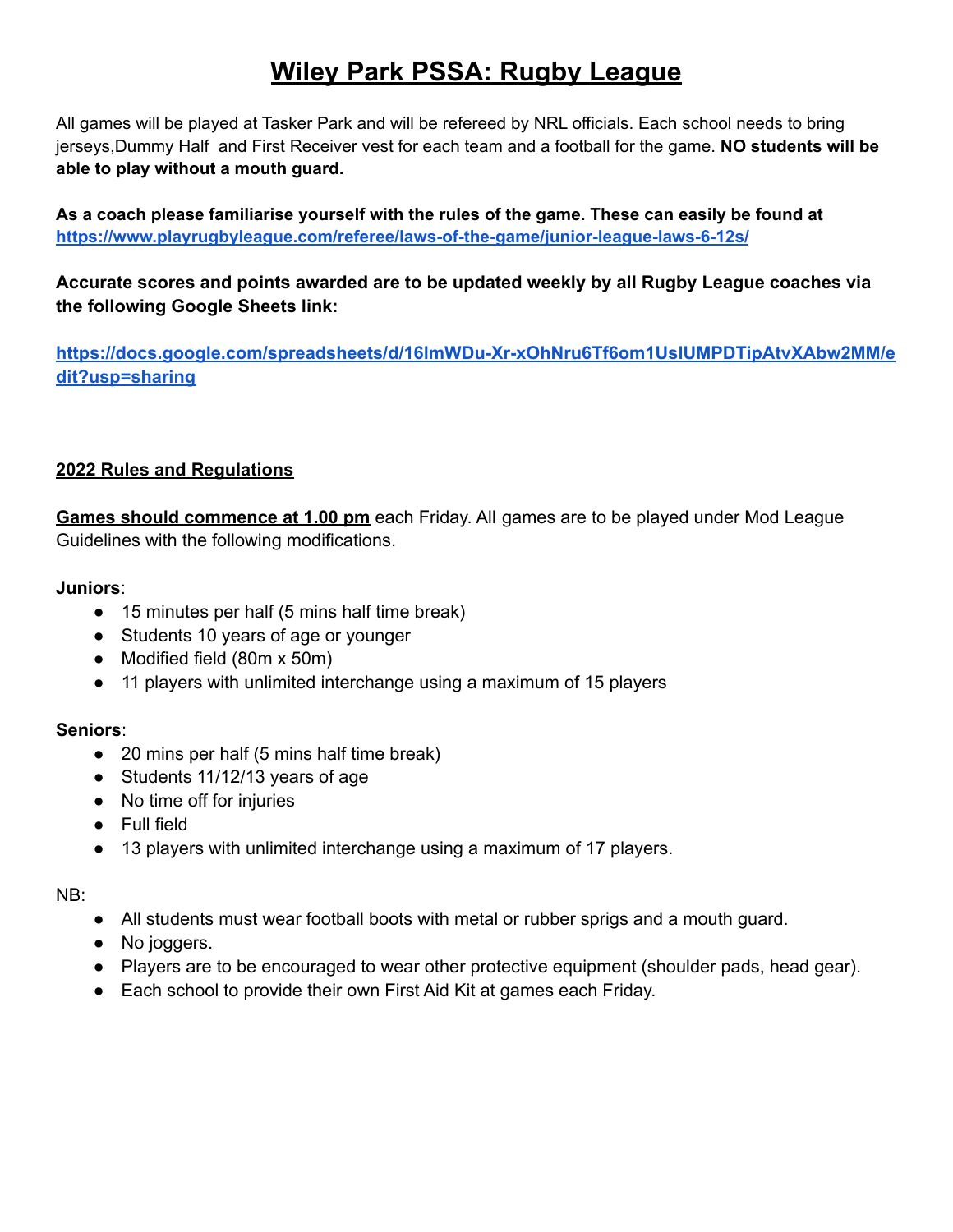## **Competition Points (as outlined in the constitution)**

• Win - 3 points

- Draw 2 points
- Loss 1 points
- BYE 3 points

• 2 points for a wash out, unless you were scheduled for the BYE, in which case, you receive 3 points

• A school who forfeits receives no competition points

The juniors and seniors will be following the same roster.

If your team has a scheduled bye you can still come down and use field 3 to train.

**Pool A:**

- **1** Beverly Hills North
- **2** Campsie
- **3** Clemton Park
- **4** Punchbowl
- **5** Wiley Park

| Round 1: 13/5/22<br>Punchbowl vs Beverly Hills North    |
|---------------------------------------------------------|
| Wiley Park vs Clemton Park                              |
| <b>Bye- Campsie</b>                                     |
| Round 2: 20/5/22<br>Campsie vs Clemton Park             |
| Wiley Park vs Punchbowl                                 |
| <b>Bye- Beverly Hills North</b>                         |
| Round 3: 27/5/22<br>Beverly Hills North vs Campsie      |
| <b>Clemton Park vs Punchbowl</b>                        |
| <b>Bye- Wiley Park</b>                                  |
| Round 4: 3/6/22<br><b>Punchbowl vs Campsie</b>          |
| Wiley Park vs Beverly Hills North                       |
| <b>Bye- Clemton Park</b>                                |
| Round 5: 10/6/22<br>Beverly Hills North vs Clemton Park |
| <b>Campsie vs Wiley Park</b>                            |